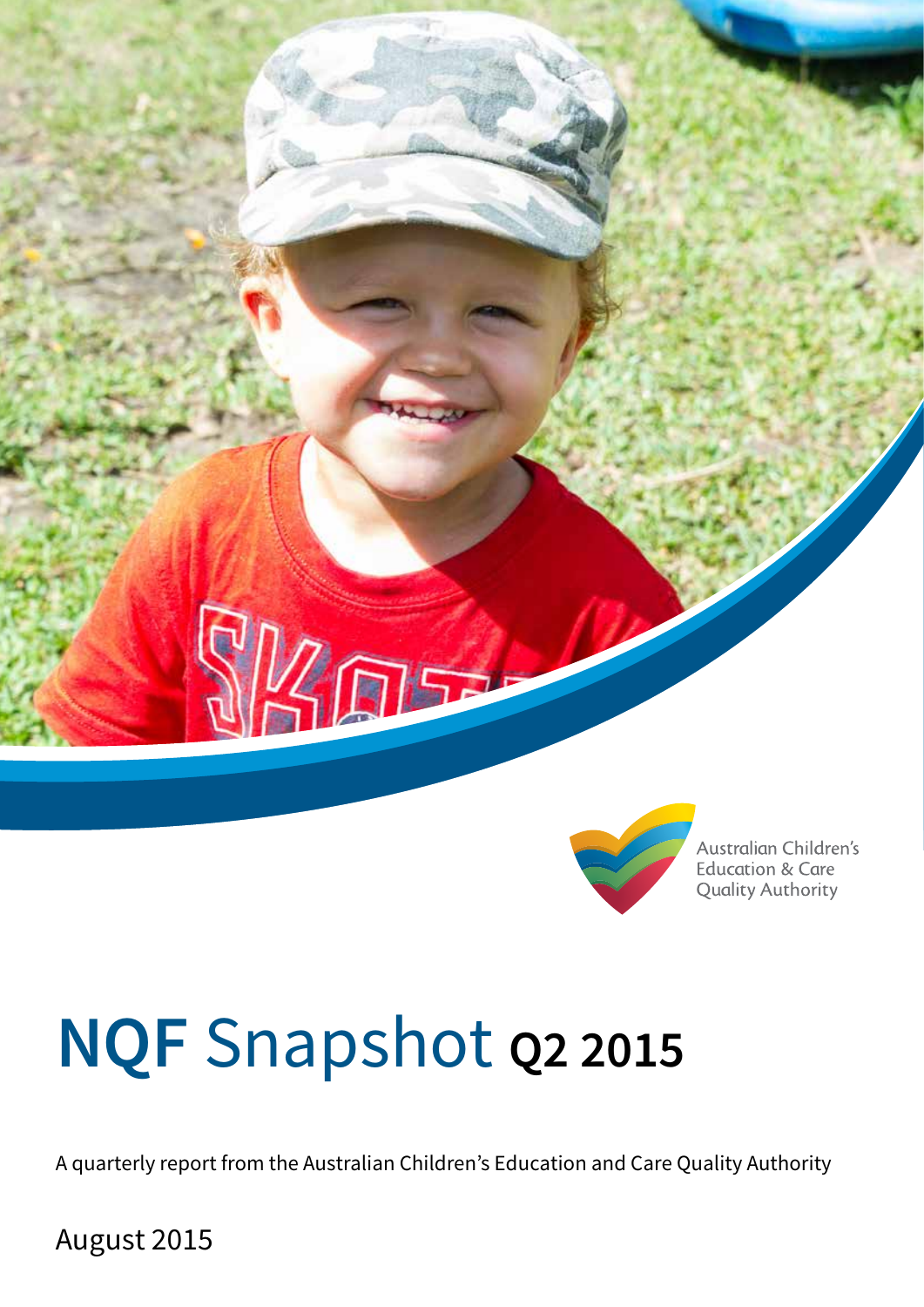# **Table of contents**



| Snapshot highlights                                                           | 3              |
|-------------------------------------------------------------------------------|----------------|
| The state of the sector                                                       | 4              |
| Progress of assessment and rating                                             | 5              |
| Overall quality ratings of services                                           | 6              |
| Overall quality ratings by service type                                       | $\overline{7}$ |
| Overall quality ratings of centre-based services by SEIFA                     | $\overline{7}$ |
| Overall quality ratings of centre-based services by remoteness classification | 8              |
| Quality area ratings                                                          | 8              |
| Services rated Working Towards NQS                                            | 9              |
| Most challenging standards of the NQS                                         | 10             |
| Most challenging elements of the NQS                                          | 11             |
| <b>Waivers</b>                                                                | 12             |
| Jurisdiction summaries                                                        | 13             |

*NQF Snapshot Q2 2015* is ACECQA's 10th national report on children's education and care services operating under the National Quality Framework.

It provides analysis and information on the state of the sector, progress of assessment and rating, quality rating of services and waivers held by services.

The data presented in this Snapshot was taken from the National Quality Agenda IT System (NQA ITS) on 1 July 2015 for the quarter ending 30 June 2015.

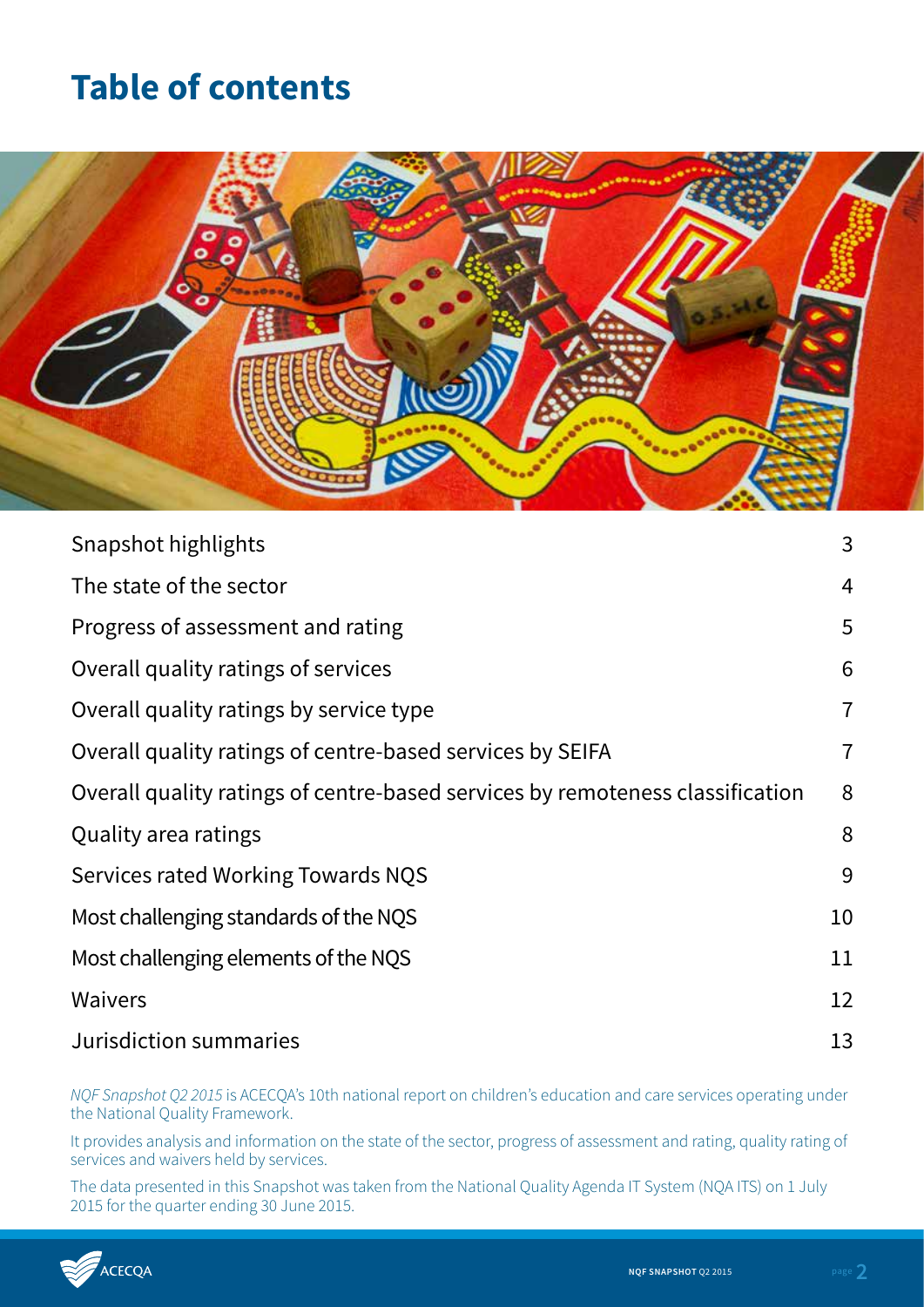# **Snapshot highlights**

| 14 9 10                         | children's education and care services operating across Australia           |
|---------------------------------|-----------------------------------------------------------------------------|
| 7298                            | approved providers operating services                                       |
| 9347(63%)                       | services with a quality rating                                              |
| 6179(66%)                       | services rated Meeting or Exceeding the National Quality Standard           |
| $\vert 6059 \vert (83\%) \vert$ | approved providers operating only one children's education and care service |
| 36                              | services rated Excellent by ACECQA                                          |

### **Figure 1: Number of approved services and number of services with a quality rating by quarter on 30 June 2015**



Number of services with a quality rating  $\blacksquare$  Number of approved services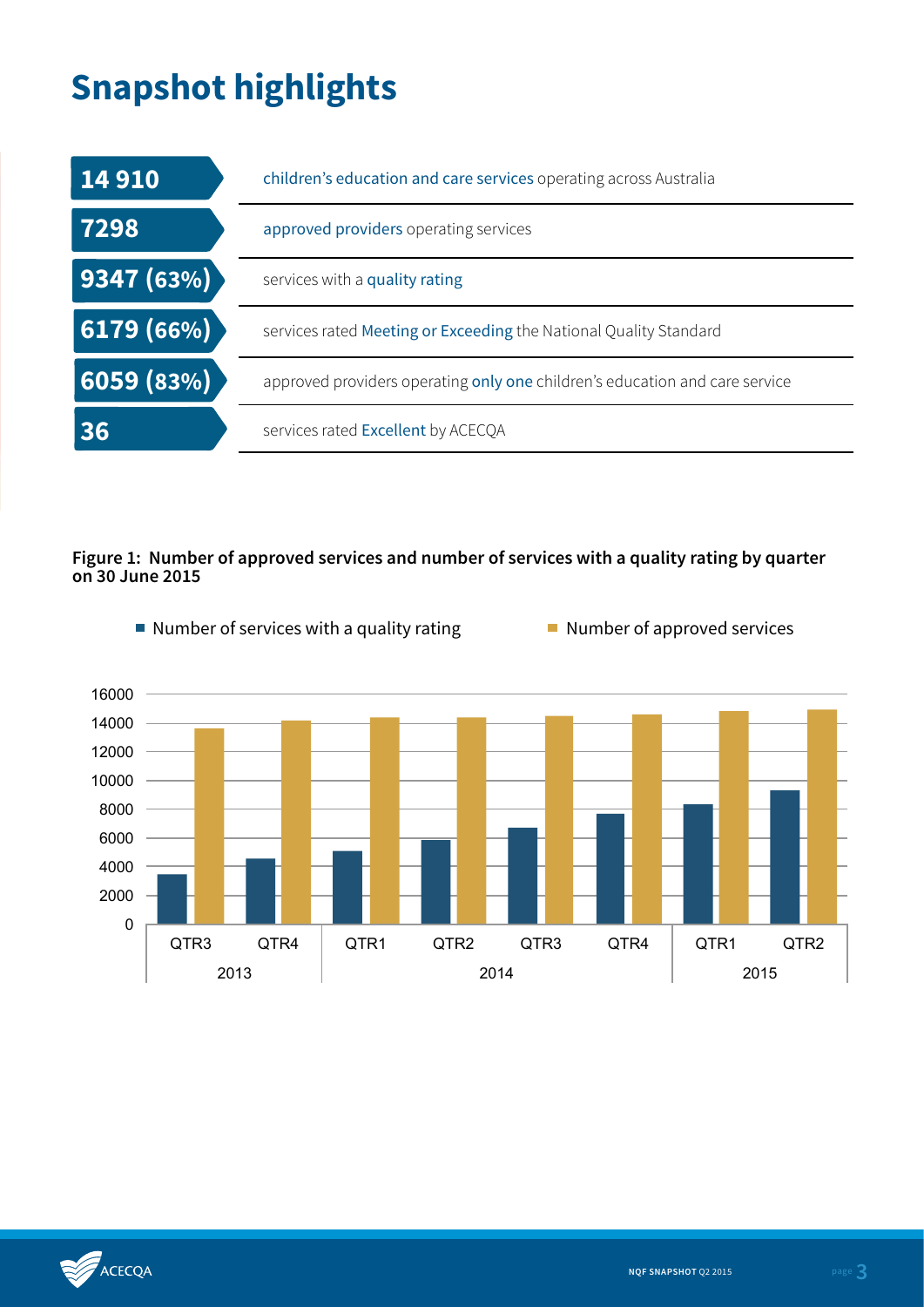# **State of the sector**

**Figure 2: Number of approved services by jurisdiction and service type on 30 June 2015**



<sup>1</sup>A centre-based service is an education and care service other than a family day care service. This includes most long day care, preschool and outside school hours care services that are *delivered at a centre. It does not include preschools in Tasmania or Western Australia out of scope of the NQF.*

<sup>2</sup>A family day care service is an education and care service delivered through the use of two or more educators to provide education and care for children in residences, whether or not the<br>service also provides education *central coordination units.*

<sup>3</sup>From 3 June 2015, changes to Commonwealth Family Assistance Law mean that (for the purposes of CCB funding) FDC services can generally only operate in the jurisdiction where the<br>service approval is held. Before this dat

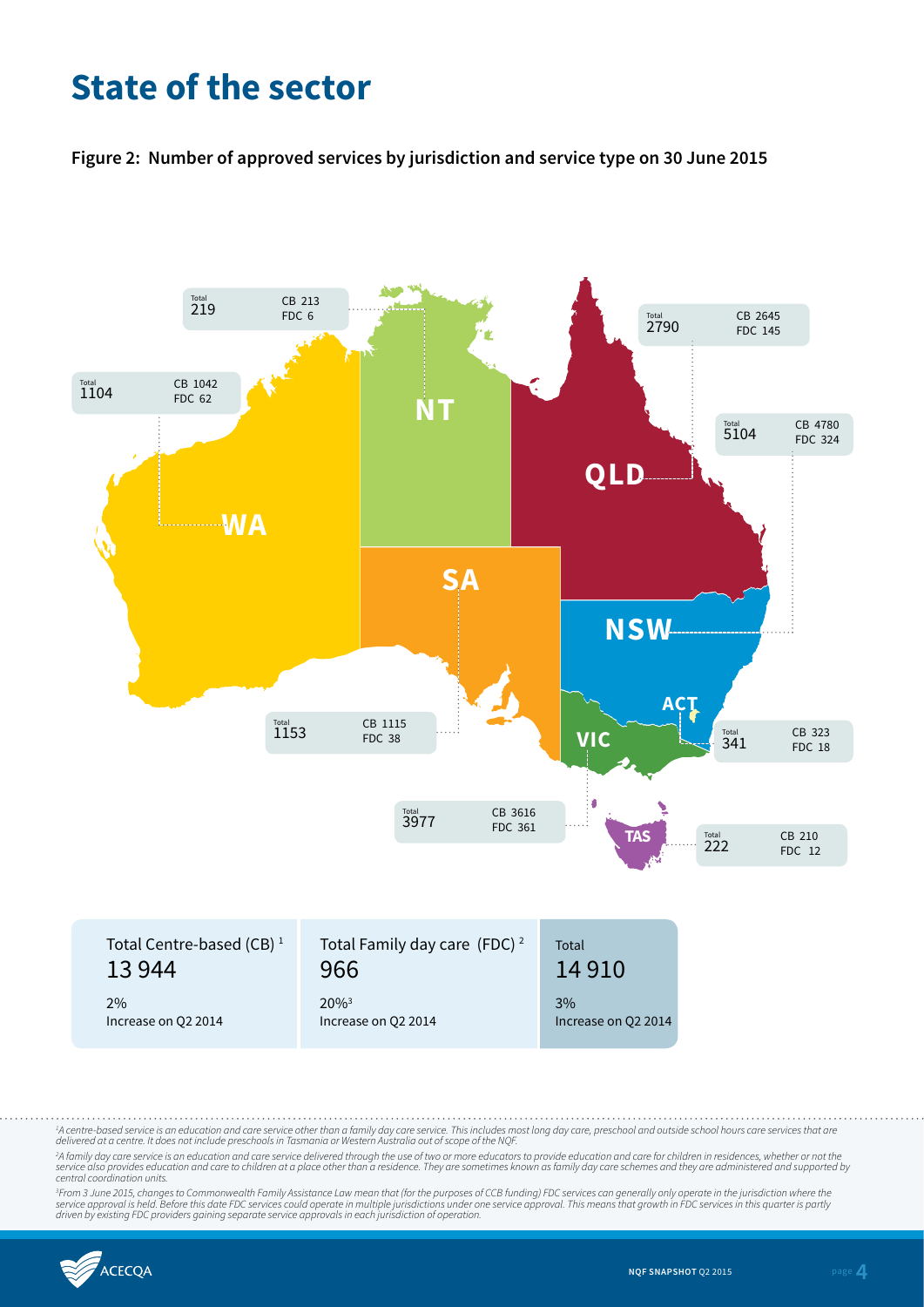# **Progress of assessment and rating**

### **Table 1: Number and proportion of services with a quality rating by jurisdiction on 30 June 2015**

- Six jurisdictions have rated a higher proportion of services than the national average
- Two-thirds of services with a quality rating are in New South Wales and Victoria
- South Australia and Western Australia have completed the smallest proportion of quality ratings. This can be attributed in part to the delay in the commencement of the National Law in Western Australia (August 2012) and the establishment of a new regulatory authority in South Australia to conduct assessment and ratings

|              | <b>Number of</b><br>services | <b>Proportion of</b><br>approved services | <b>Number of services</b><br>with a quality rating | <b>Proportion of services</b><br>with a quality rating |
|--------------|------------------------------|-------------------------------------------|----------------------------------------------------|--------------------------------------------------------|
| <b>ACT</b>   | 341                          | 2%                                        | 224                                                | 66%                                                    |
| <b>NSW</b>   | 5104                         | 34%                                       | 3341                                               | 65%                                                    |
| <b>NT</b>    | 219                          | $1\%$                                     | 161                                                | 74%                                                    |
| QLD          | 2790                         | 19%                                       | 1823                                               | 65%                                                    |
| <b>SA</b>    | 1153                         | 8%                                        | 384                                                | 33%                                                    |
| <b>TAS</b>   | 222                          | $1\%$                                     | 175                                                | 79%                                                    |
| VIC          | 3977                         | 27%                                       | 2868                                               | 72%                                                    |
| <b>WA</b>    | 1104                         | 7%                                        | 371                                                | 34%                                                    |
| <b>TOTAL</b> | 14 9 10                      | 100%                                      | 9347                                               | 63%                                                    |

### **Table 2: Number and proportion of services with a quality rating by service type on 30 June 2015**

|                   | Number of<br>services | <b>Proportion of</b><br>approved services | <b>Number of services</b><br>with a quality rating | <b>Proportion of services</b><br>with a quality rating |
|-------------------|-----------------------|-------------------------------------------|----------------------------------------------------|--------------------------------------------------------|
| Centre-based care | 13944                 | 94%                                       | 9006                                               | 65%                                                    |
| Family day care   | 966                   | 6%                                        | 341                                                | 35%                                                    |
| TOTAL             | 14 910                | 100%                                      | 9347                                               | 63%                                                    |

*Note: Due to rounding, individual values may not add to 100%.*

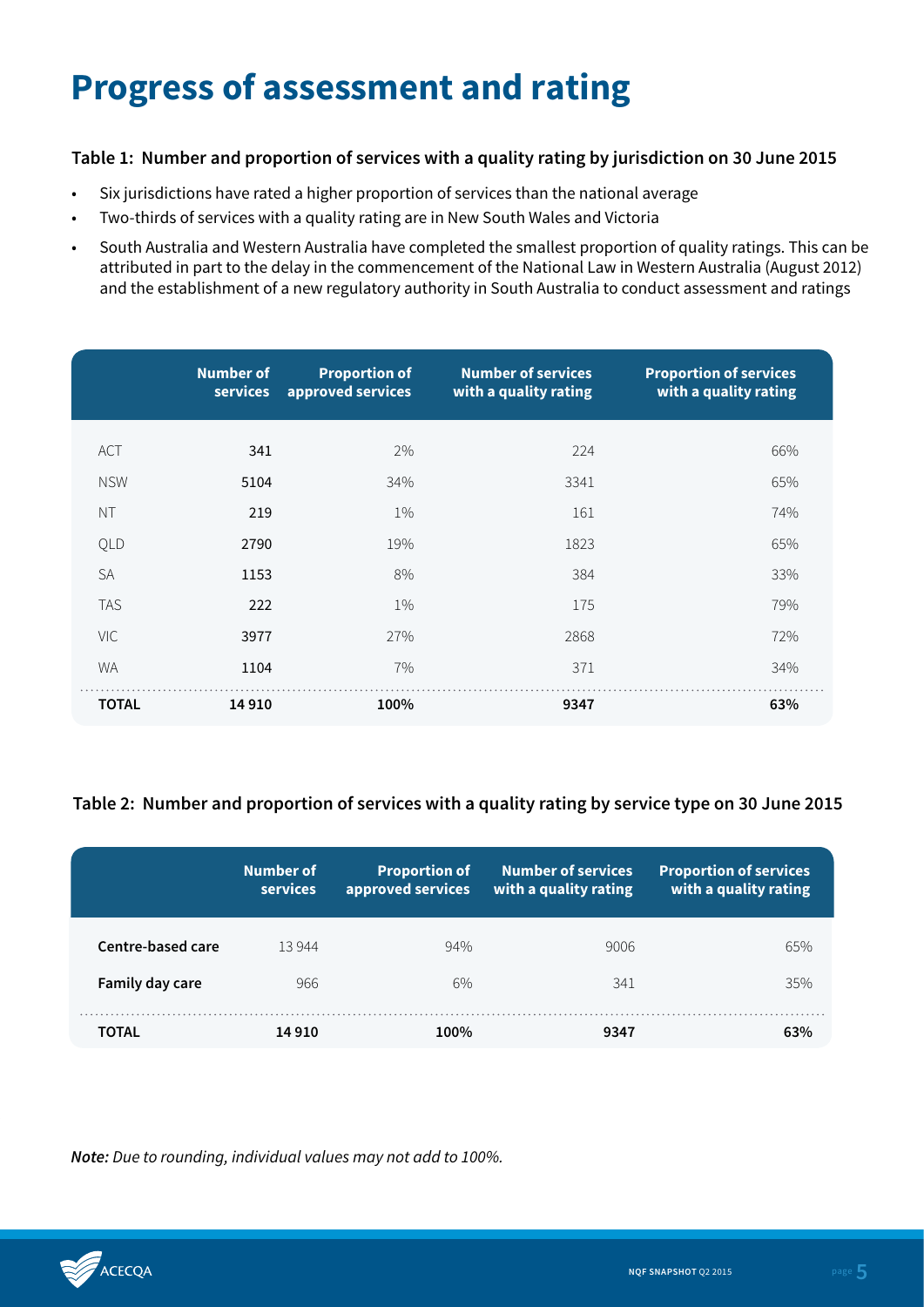# **Overall quality ratings of services**

Authorised officers from state and territory regulatory authorities assess and rate services using the seven quality areas, 18 standards and 58 elements that make up the National Quality Standard. Services are given a rating for each of the seven quality areas and an overall rating.

| <b>Educational program</b><br>and practice      | <b>Significant</b>                                        | <b>Working</b>                                               | <b>Meeting</b>                                              | <b>Exceeding</b>                                           | <b>Excellent</b>                                                    |                |                                                                  |                                                             |                                                                   |                                                                                                |
|-------------------------------------------------|-----------------------------------------------------------|--------------------------------------------------------------|-------------------------------------------------------------|------------------------------------------------------------|---------------------------------------------------------------------|----------------|------------------------------------------------------------------|-------------------------------------------------------------|-------------------------------------------------------------------|------------------------------------------------------------------------------------------------|
| <b>Children's health</b><br>and safety          | <b>Improvement</b><br><b>Required</b><br>Service does not | <b>Towards</b><br><b>National Quality</b><br><b>Standard</b> | <b>National Quality</b><br><b>Standard</b><br>Service meets | <b>National Quality</b><br><b>Standard</b><br>Service goes | Service promotes<br>exceptional education<br>and care, demonstrates |                |                                                                  |                                                             |                                                                   |                                                                                                |
| <b>Physical environment</b>                     | meet one of the<br>seven quality<br>areas or a section    |                                                              |                                                             |                                                            | of the legislation                                                  |                | Service may<br>be meeting the<br>National Quality<br>Standard in | the National<br>Quality<br>Standard.<br>Service             | beyond the<br>requirements<br>of the National<br>Quality Standard | sector leadership,<br>and is committed to<br>continually improving.<br>This rating can only be |
| <b>Staffing arrangements</b>                    | and there is an<br>unacceptable<br>risk to the safety,    | a range of<br>areas, but<br>there are one                    | provides quality<br>education and<br>care in all seven      | in at least four of<br>the seven quality<br>areas.         | awarded by ACECQA.<br>Services rated Exceeding<br>National Quality  |                |                                                                  |                                                             |                                                                   |                                                                                                |
| <b>Relationships with</b><br>children           | health and<br>wellbeing of<br>children.                   |                                                              |                                                             |                                                            | or more areas<br>identified for<br>improvement.                     | quality areas. |                                                                  | Standard overall may<br>choose to apply for this<br>rating. |                                                                   |                                                                                                |
| Partnerships with fami-<br>lies and communities | Immediate action<br>will be taken to<br>address issues.   |                                                              |                                                             |                                                            |                                                                     |                |                                                                  |                                                             |                                                                   |                                                                                                |
| <b>Leadership and service</b><br>management     |                                                           |                                                              |                                                             |                                                            |                                                                     |                |                                                                  |                                                             |                                                                   |                                                                                                |

### **Table 3: Quality ratings by jurisdiction on 30 June 2015**

|              | <b>Significant</b><br><b>Improvement</b><br><b>Required</b> | <b>Working</b><br><b>Towards NQS</b> |       | <b>Meeting</b><br><b>NQS</b> |        |      | <b>Exceeding</b><br><b>NQS</b> | <b>Excellent</b><br>rated | <b>TOTAL</b> |
|--------------|-------------------------------------------------------------|--------------------------------------|-------|------------------------------|--------|------|--------------------------------|---------------------------|--------------|
| <b>ACT</b>   | $\mathbf 0$                                                 | 119                                  | (53%) | 45                           | (20%)  | 56   | (25%)                          | $\overline{4}$            | 224          |
| <b>NSW</b>   | $\overline{7}$                                              | 1421                                 | (43%) | 1209                         | (36%)  | 695  | (21%)                          | $\mathcal G$              | 3341         |
| <b>NT</b>    | $\mathbf{1}$                                                | 127                                  | (79%) | 19                           | (12%)  | 13   | (8% )                          | $\mathbf 1$               | 161          |
| QLD          | $\,1$                                                       | 500                                  | (27%) | 705                          | (39%)  | 609  | (33%)                          | $\,8\,$                   | 1823         |
| <b>SA</b>    | $\mathbf 0$                                                 | 110                                  | (29%) | 106                          | (28%): | 162  | (42%)                          | 6                         | 384          |
| <b>TAS</b>   | $\mathbf 0$                                                 | 73                                   | (42%) | 59                           | (34%)  | 43   | (25%)                          | $\mathbf 0$               | 175          |
| <b>VIC</b>   | $\mathbf 0$                                                 | 610                                  | (21%) | 1318                         | (46%)  | 934  | (33%)                          | 6                         | 2868         |
| <b>WA</b>    | $\mathbf 0$                                                 | 163                                  | (44%) | 108                          | (29%)  | 98   | (26%)                          | $\overline{2}$            | 371          |
| <b>TOTAL</b> | 9                                                           | 3123                                 | (33%) | 3569                         | (38%)  | 2610 | (28%)                          | 36                        | 9347         |

*Note: Due to rounding, individual values may not add to 100%.*

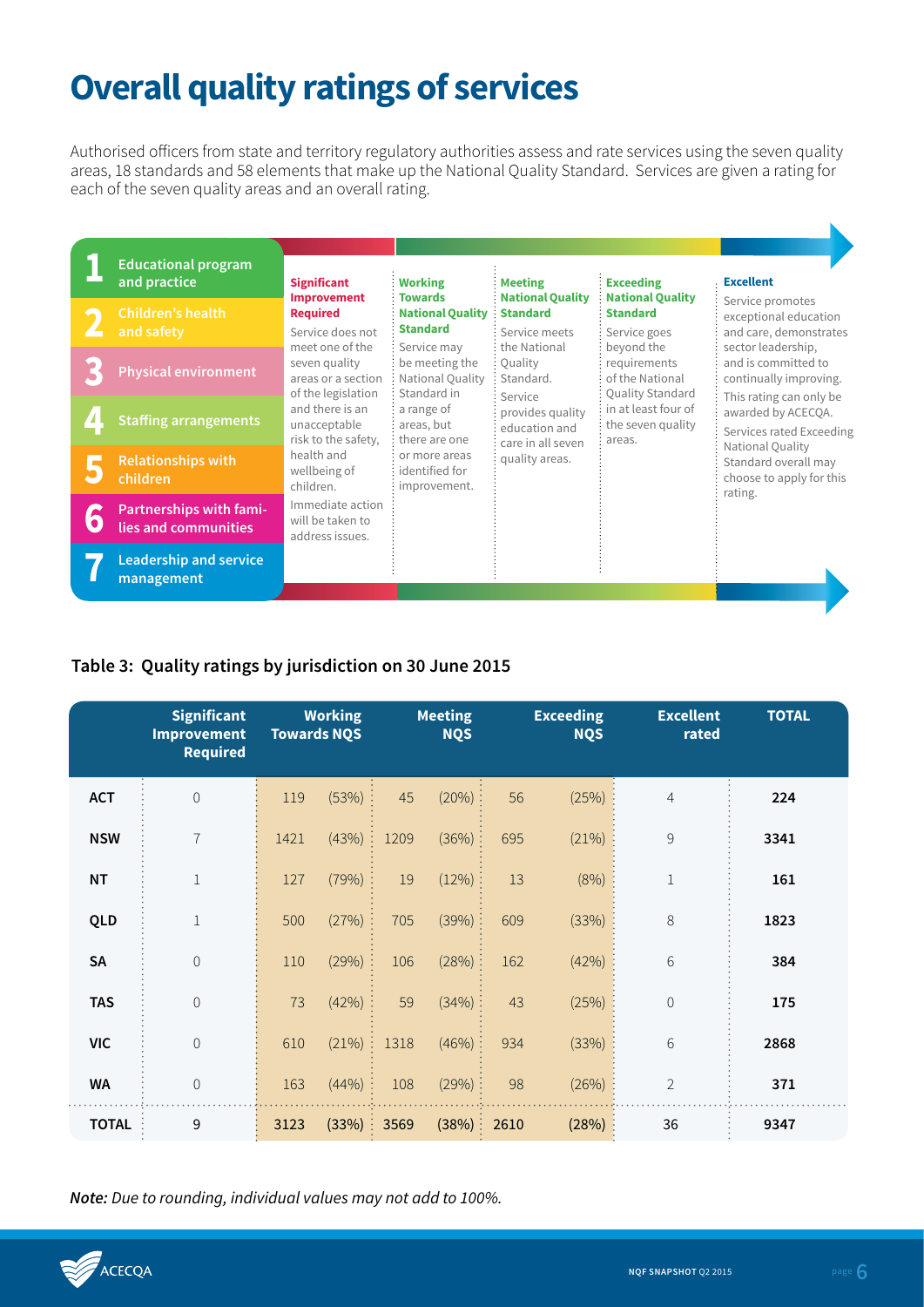# **Overall quality ratings by service type**

**Figure 3: Number and proportion of services with a quality rating by quality rating level and service type on 30 June 2015**



# **Overall quality ratings of centre-based**  services by **SEIFA<sup>1</sup>**

### **Figure 4: Proportion of services by quality rating and SEIFA Index of Relative Disadvantage on 30 June 2015**

SEIFA is a product that ranks areas according to socio-economic advantage and disadvantage based on census data. Variables used cover a number of areas including household income, education, employment, occupation, housing and other indicators of advantage and disadvantage.

•  $\,$  On 30 June 2015, services in less disadvantaged $^2$  areas were slightly more likely to be rated Meeting or Exceeding NQS (69%) than services in more disadvantaged <sup>3</sup> areas (65%)



*1 The Not Applicable columns include 330 centre-based services with an address that is unable to be tagged with a SEIFA classification.*  working to the top in the top in the top in the top in the top in the top in the top in the top in the top in

*2 Less disadvantaged – average for SEIFA 8 to 10*

*3 More disadvantaged – average for SEIFA 1 to 3*

*# Due to rounding, individual values may not add to 100% in all cases.*

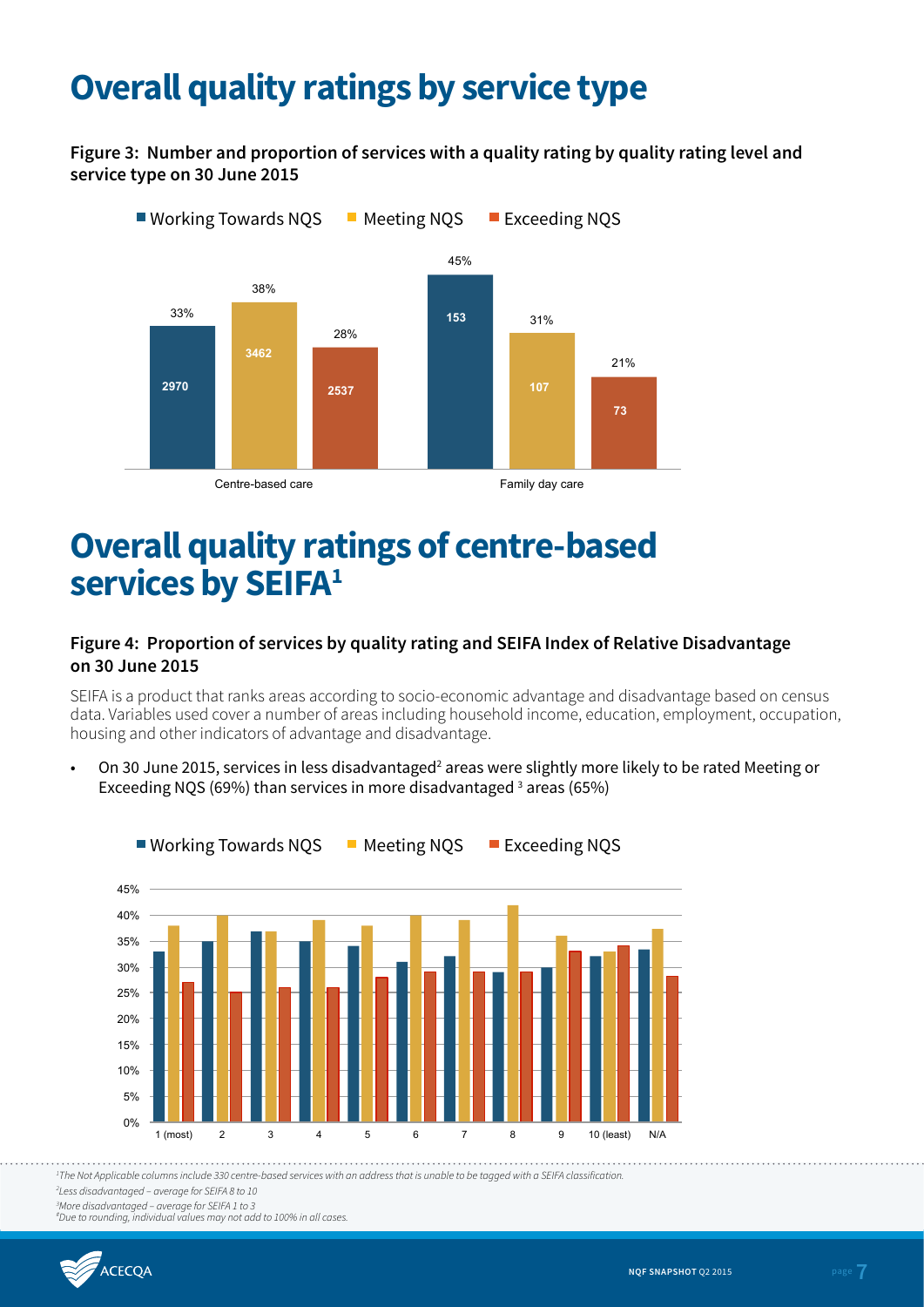# **Overall quality ratings of centre-based services by remoteness classification**<sup>1</sup>

### **Figure 5: Proportion of services by quality rating by remoteness classification on 30 June 2015**

• On 30 June 2015, services in remote and very remote areas were less likely to be rated Meeting or Exceeding NQS than services in major cities or inner regional areas



# **Quality area ratings**

**Figure 6: Proportion of services with a finalised quality rating by quality area nationally on 30 June 2015**

• On 30 June 2015, more than a third of services were rated at Exceeding NQS in QA5 (39%) and QA6 (36%), while around a quarter receive that rating in QA2 (22%), QA3 (25%) and QA1 (25%).



Working Towards NQS Meeting NQS Exceeding NQS *1 The Not Applicable columns include 85 centre-based services with an address that is unable to be tagged with a remoteness classification. # Due to rounding, individual values may not add to 100% in all cases.*

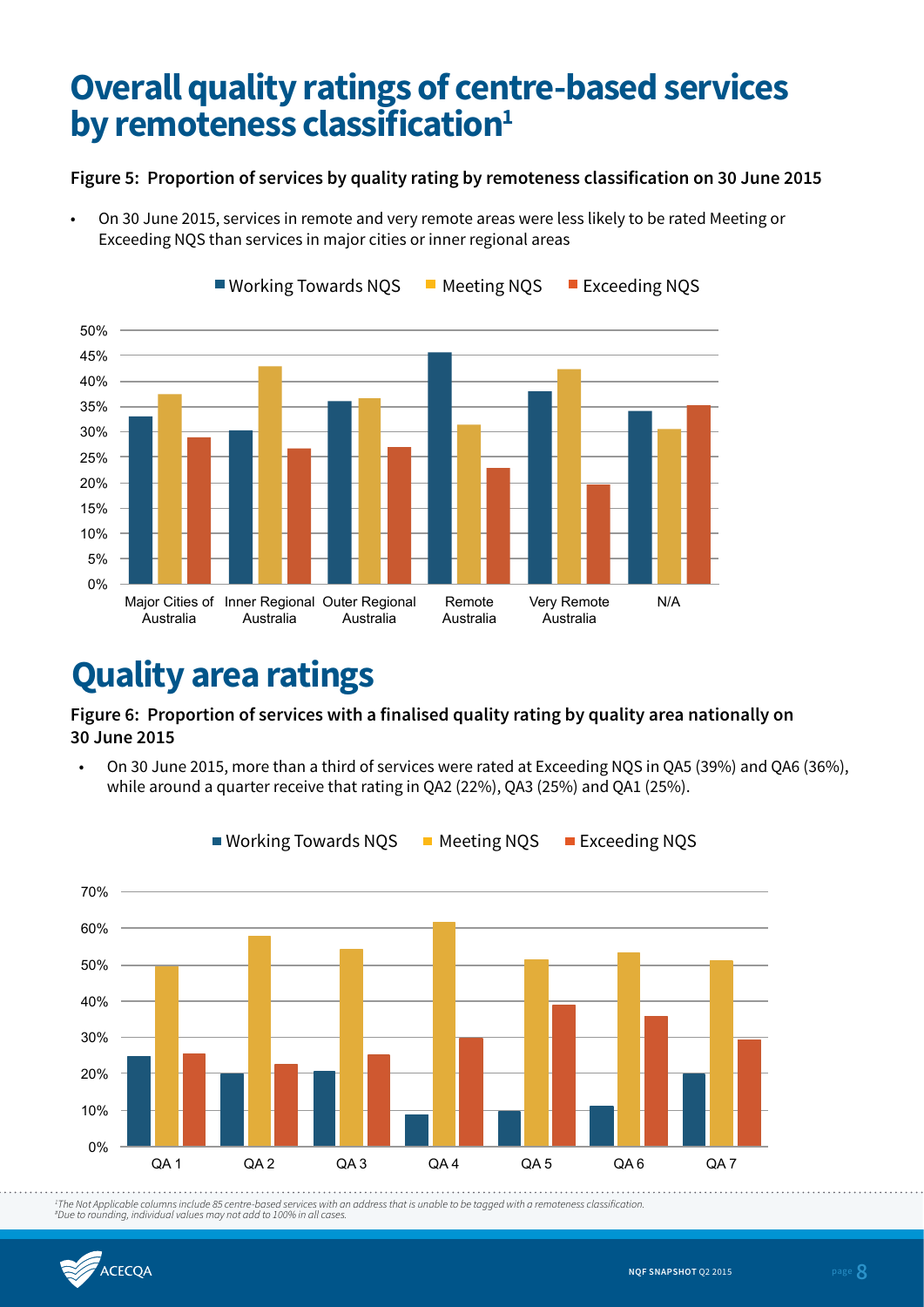# **Services rated Working Towards NQS**

A service will receive an overall rating of Working Towards NQS if any of the seven quality areas are rated as Working Towards NQS. A quality area will be rated as Working Towards NQS if any of the standards within that quality area is rated as Working Towards NQS.

This means that a service can receive an overall rating of Working Towards NQS even though they are Meeting or Exceeding NQS in most standards or quality areas.

#### **Figure 7: Proportion of services rated Working Towards NQS by number of quality areas rated Working Towards on 30 June 2015**

• More than a third of services rated Working Towards NQS (37%) are Meeting or Exceeding NQS for at least five of the seven quality areas



### **Figure 8: Proportion of services rated Working Towards NQS by number of standards rated Working Towards on 30 June 2015**

• Half of services rated Working Towards NQS are Meeting or Exceeding NQS for all but four of the 18 standards



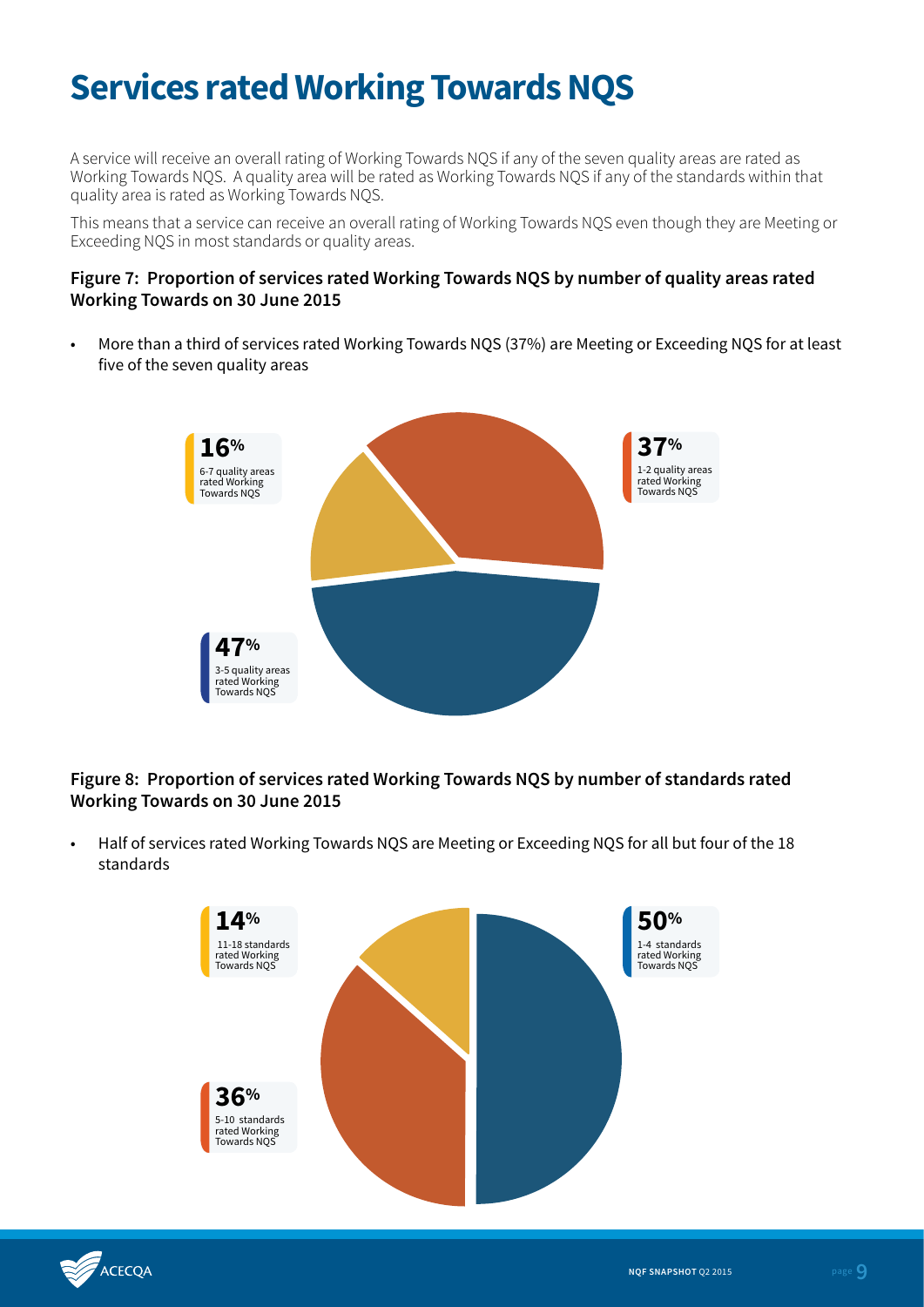# **Most challenging standards of the NQS**

### **Figure 9: Proportion of approved services with a quality rating by standards on 30 June 2015**

The graph below ranks the standards in descending order (most challenging on top), based on the proportion of services rated Working Towards NQS in each standard.



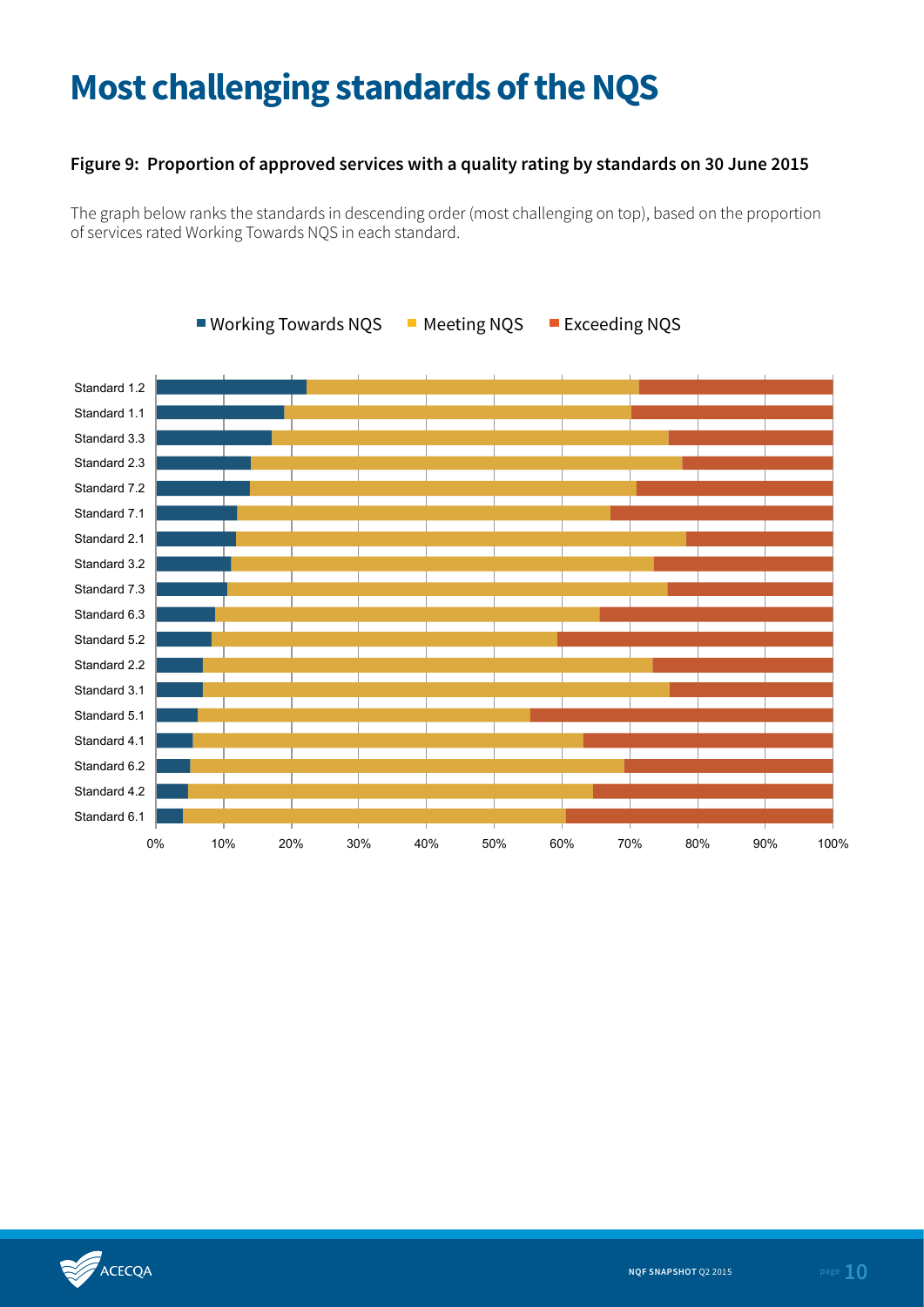# **Most challenging elements of the NQS**

### **Figure 10: Proportion of approved services with a quality rating by elements on 30 June 2015**

The 18 standards of the NQS are high level outcome statements. Under each standard sit elements that describe the outcomes that contribute to the standard being achieved. There are 58 elements in total.

The graph below shows how the 3132 services with a quality rating of Significant Improvement Required or Working Towards NQS have 'Met' or 'Not Met' the elements.





ACECQA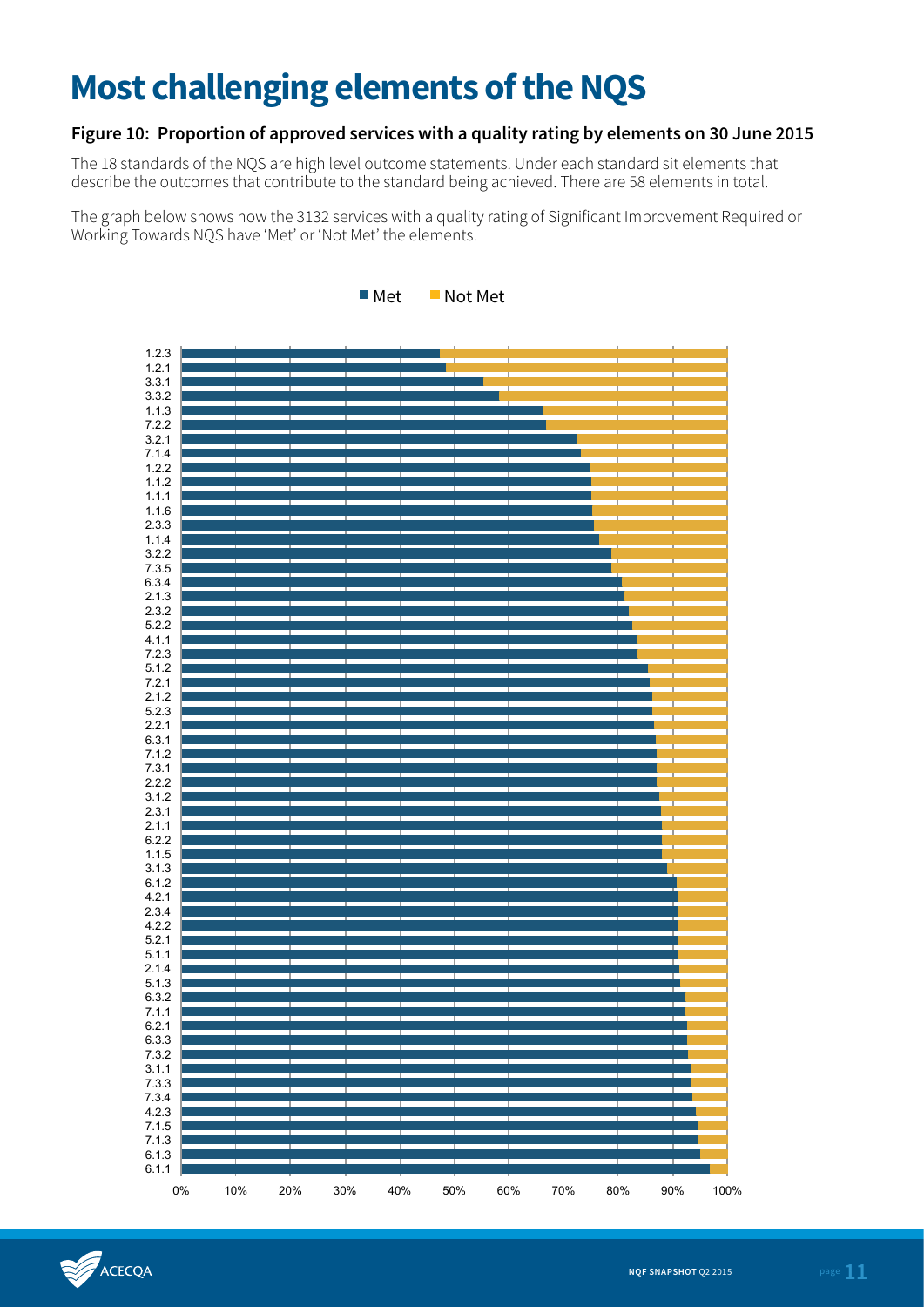# **Waivers**

Under the *Education and Care Services National Law*, an approved provider may apply for a service or temporary waiver from a certain requirement of the Education and Care Services National Regulations, or for a prescribed element/s of the National Quality Standard. Waivers are classified under two broad categories and may be granted for certain staffing requirements or physical environment requirements, or both. A provider can apply for a service waiver, which does not have a specific expiry date, or a temporary waiver which is granted for up to 12 months.

As at 30 June 2015, 5% or 746 education and care services are operating with at least one waiver.

Due to the small number of services in some jurisdictions, small changes in the number of services with a waiver across quarters may translate into large percentage changes.

### **Figure 11: Proportion of approved services with a waiver by jurisdiction on 30 June 2015**



 $\blacksquare$ % of approved services with a waiver

**Figure 12: Proportion of approved services with a waiver by jurisdiction and waiver category on 30 June 2015** 



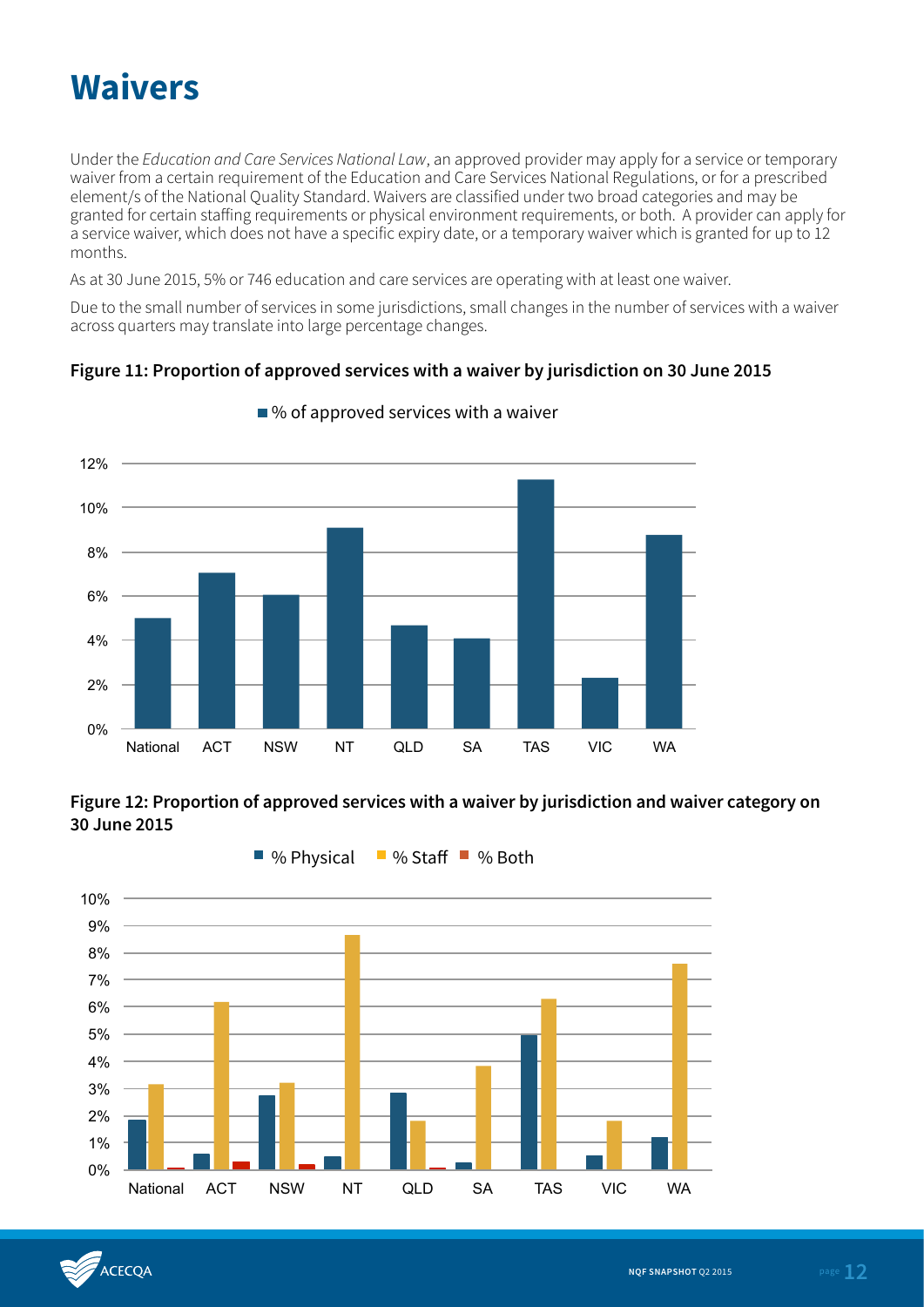# **Australian Capital Territory summary**

On 30 June 2015 the Australian Capital Territory had:



### **Figure 13: Quality ratings by quality area on 30 June 2015**



#### **Contact details**

Education and Training Directorate

Children's Education and Care Assurance

www.det.act.gov.au

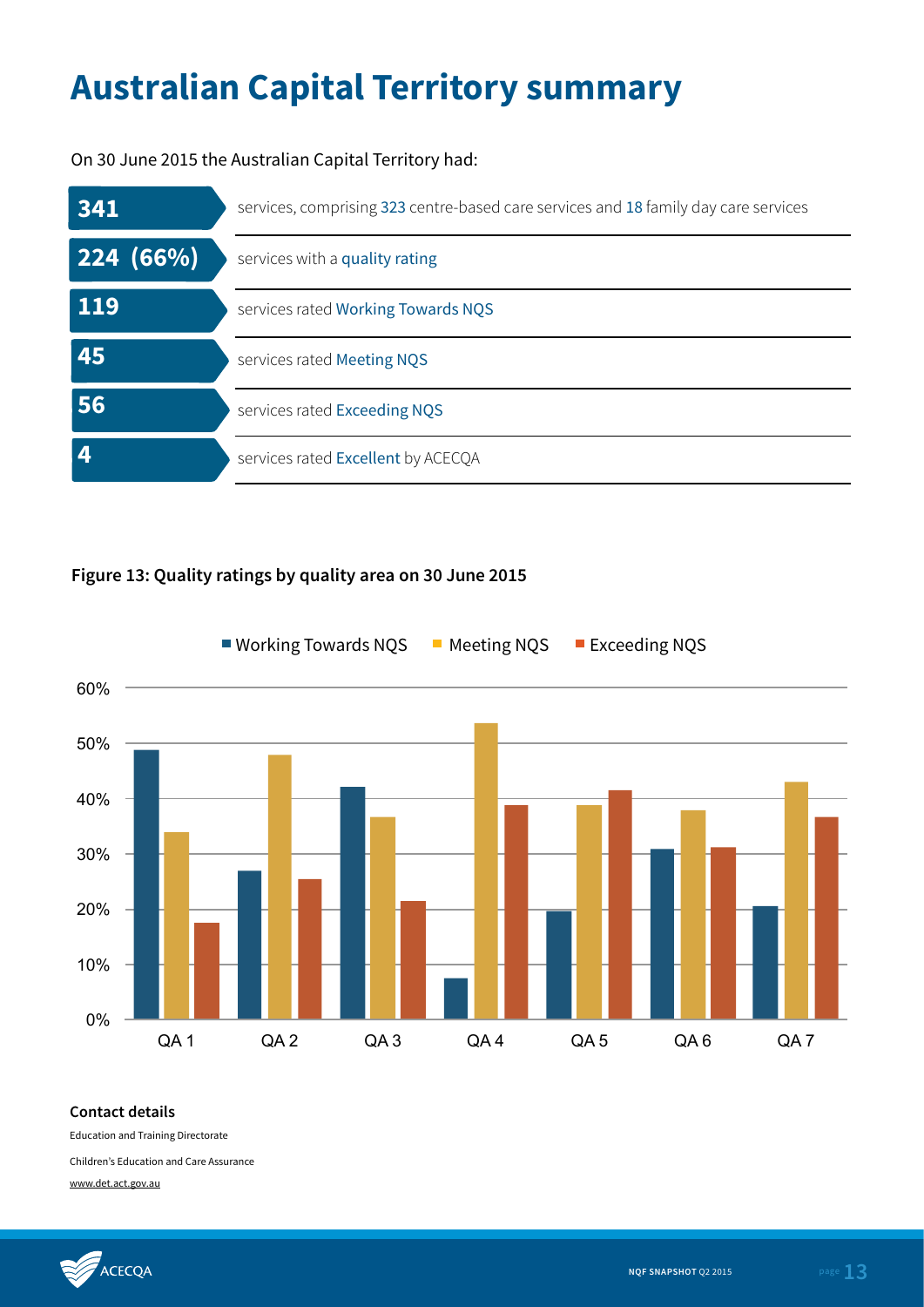# **New South Wales summary**

On 30 June 2015 New South Wales had:

| 5104       | services, comprising 4780 centre-based care services and 324 family day care services |
|------------|---------------------------------------------------------------------------------------|
| 3341 (65%) | services with a quality rating                                                        |
|            | services rated Significant Improvement Required                                       |
| 1421       | services rated Working Towards NQS                                                    |
| 1209       | services rated Meeting NQS                                                            |
| 695        | services rated Exceeding NQS                                                          |
| 9          | services rated Excellent by ACECQA                                                    |

### **Figure 14: Quality ratings by quality area on 30 June 2015**



#### **Contact details**

Department of Education and Communities

Early Childhood Education and Care Directorate

www.det.nsw.edu.au

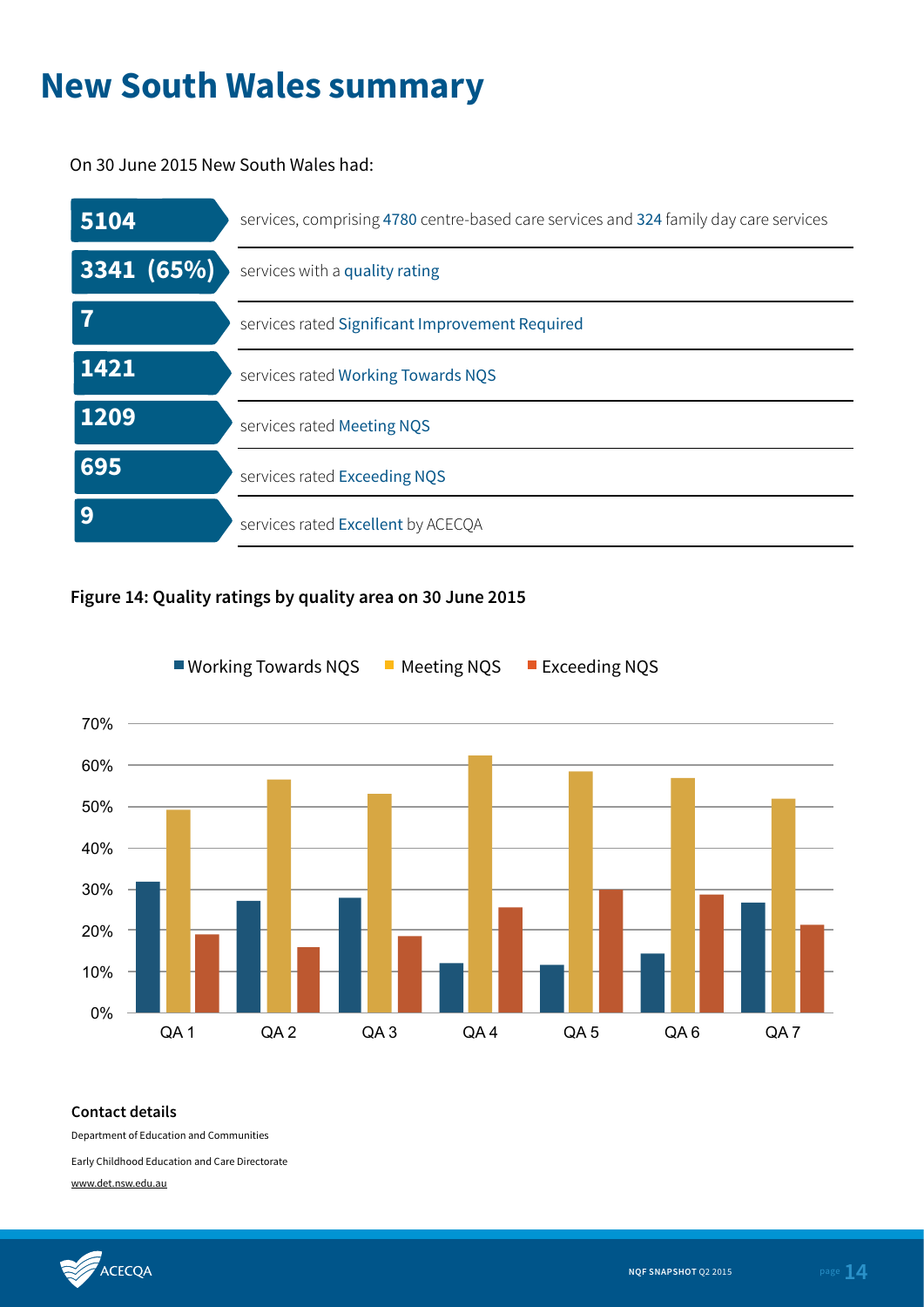# **Northern Territory summary**

### On 30 June 2015 the Northern Territory had:



### **Figure 15: Quality ratings by quality area on 30 June 2015**



■ Working Towards NQS Meeting NQS MExceeding NQS

#### **Contact details**

Department of Education

Quality Education and Care NT

www.det.nt.edu.au

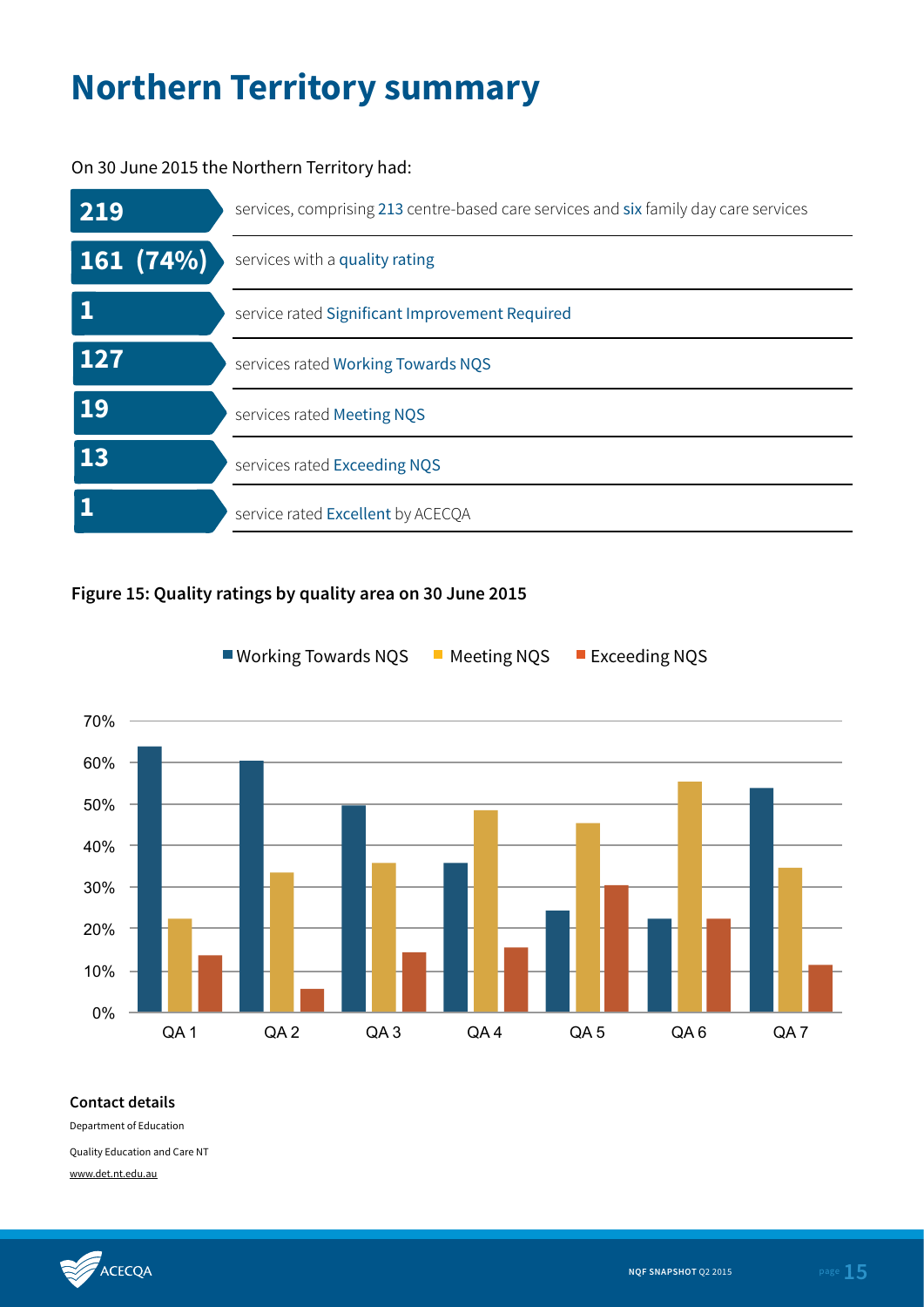# **Queensland summary**

On 30 June 2015 Queensland had:



### **Quality ratings by quality area on 30 June 2015**



#### **Contact details**

Department of Education and Training

Early Childhood Education and Care

www.dete.qld.gov.au/earlychildhood

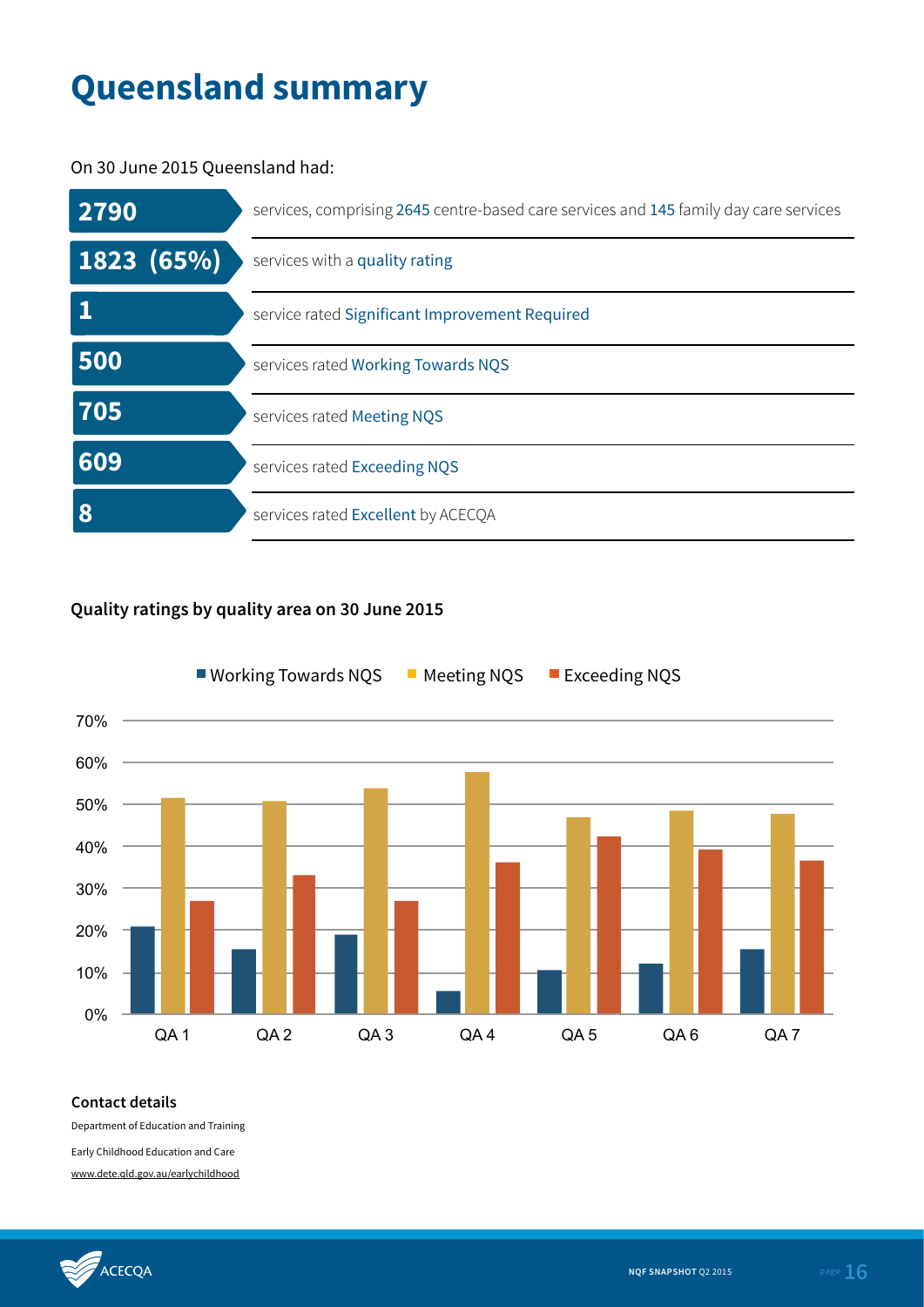# **South Australia summary**

On 30 June 2015 South Australia had:

| 1153       | services, comprising 1115 centre-based care services and 38 family day care services |
|------------|--------------------------------------------------------------------------------------|
| 384 (33%)  | services with a quality rating                                                       |
| <b>110</b> | services rated Working Towards NQS                                                   |
| 106        | services rated Meeting NQS                                                           |
| 162        | services rated Exceeding NQS                                                         |
| 6          | services rated Excellent by ACECQA                                                   |

### **Quality ratings by quality area on 30 June 2015**



## Working Towards NQS  $\blacksquare$  Meeting NQS  $\blacksquare$  Exceeding NQS

#### **Contact details**

Education and Early Childhood Services Registration and Standards Board of South Australia

www.eecsrsb.sa.gov.au

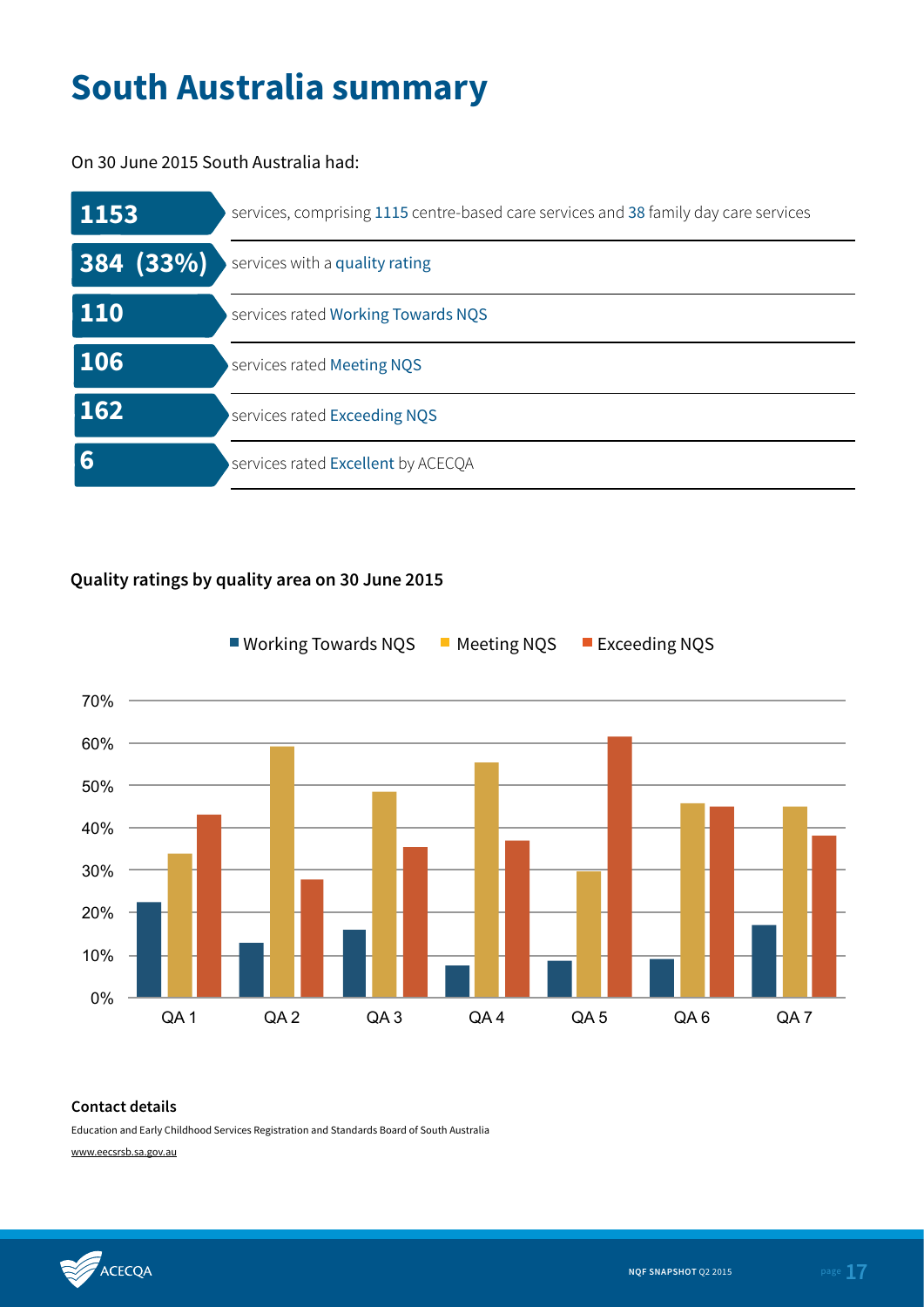# **Tasmania summary**

On 30 June 2015 Tasmania had:

| 222       | services, comprising 210 centre-based care services and 12 family day care services |
|-----------|-------------------------------------------------------------------------------------|
| 175 (79%) | services with a quality rating                                                      |
| 73        | services rated Working Towards NQS                                                  |
| 59        | services rated Meeting NQS                                                          |
| 43        | services rated Exceeding NQS                                                        |

### **Figure 16: Quality ratings by quality area on 30 June 2015**



#### **Contact details**

Department of Education Education and Care Unit www.education.tas.gov.au

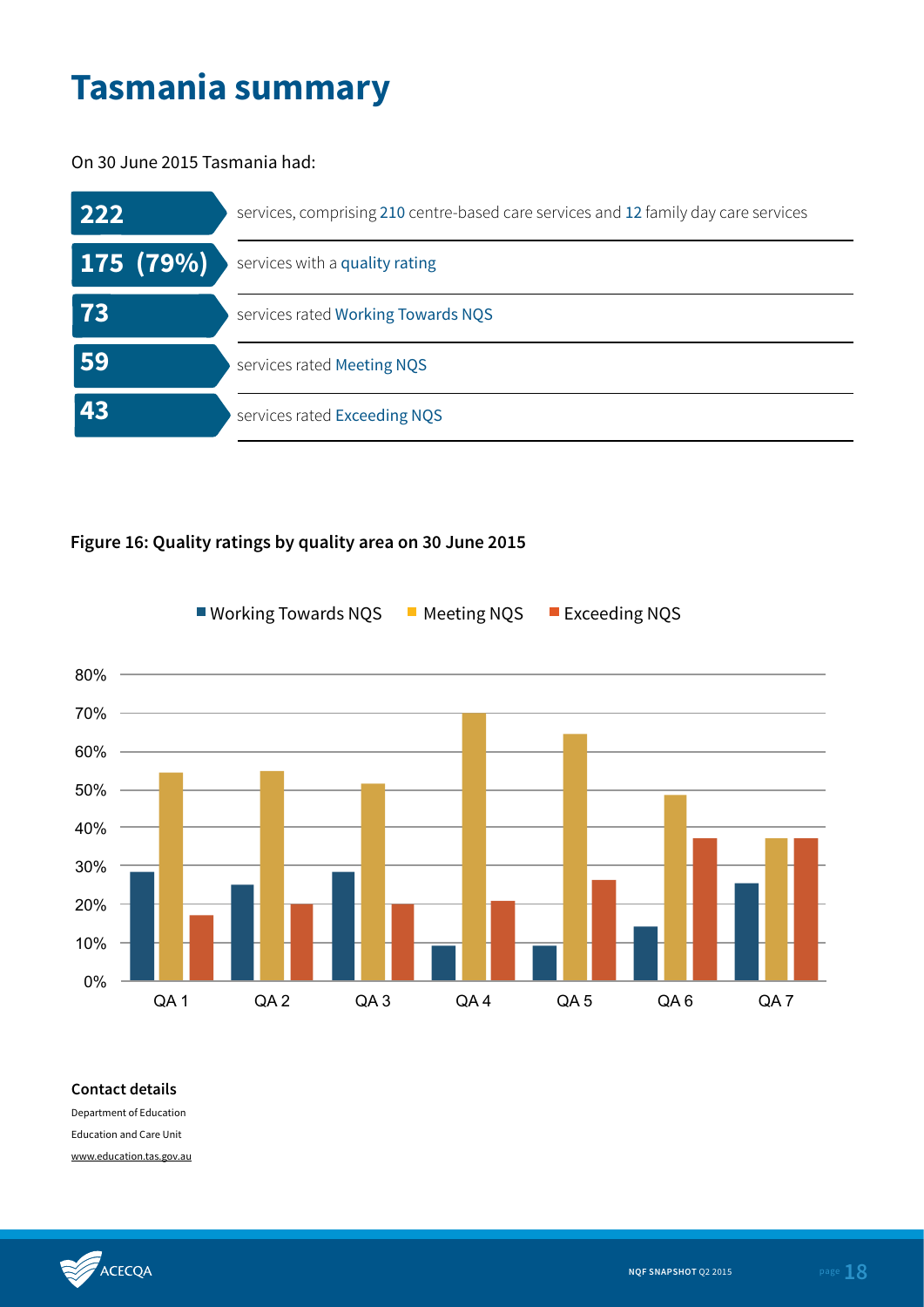# **Victoria summary**

On 30 June 2015 Victoria had:

| 3977      | services, comprising 3616 centre-based care services and 361 family day care services services |
|-----------|------------------------------------------------------------------------------------------------|
| 2868(72%) | with a quality rating                                                                          |
| 610       | services rated Working Towards NQS                                                             |
| 1318      | services rated Meeting NQS                                                                     |
| 934       | services rated Exceeding NQS                                                                   |
| 6         | services rated Excellent by ACECQA                                                             |

### **Figure 17: Quality ratings by quality area on 30 June 2015**



Working Towards NQS  $\blacksquare$  Meeting NQS  $\blacksquare$  Exceeding NQS

### **Contact details**

Department of Education and Training

Quality Assessment and Regulation Division

www.education.vic.gov.au/ecsmanagement/educareservices

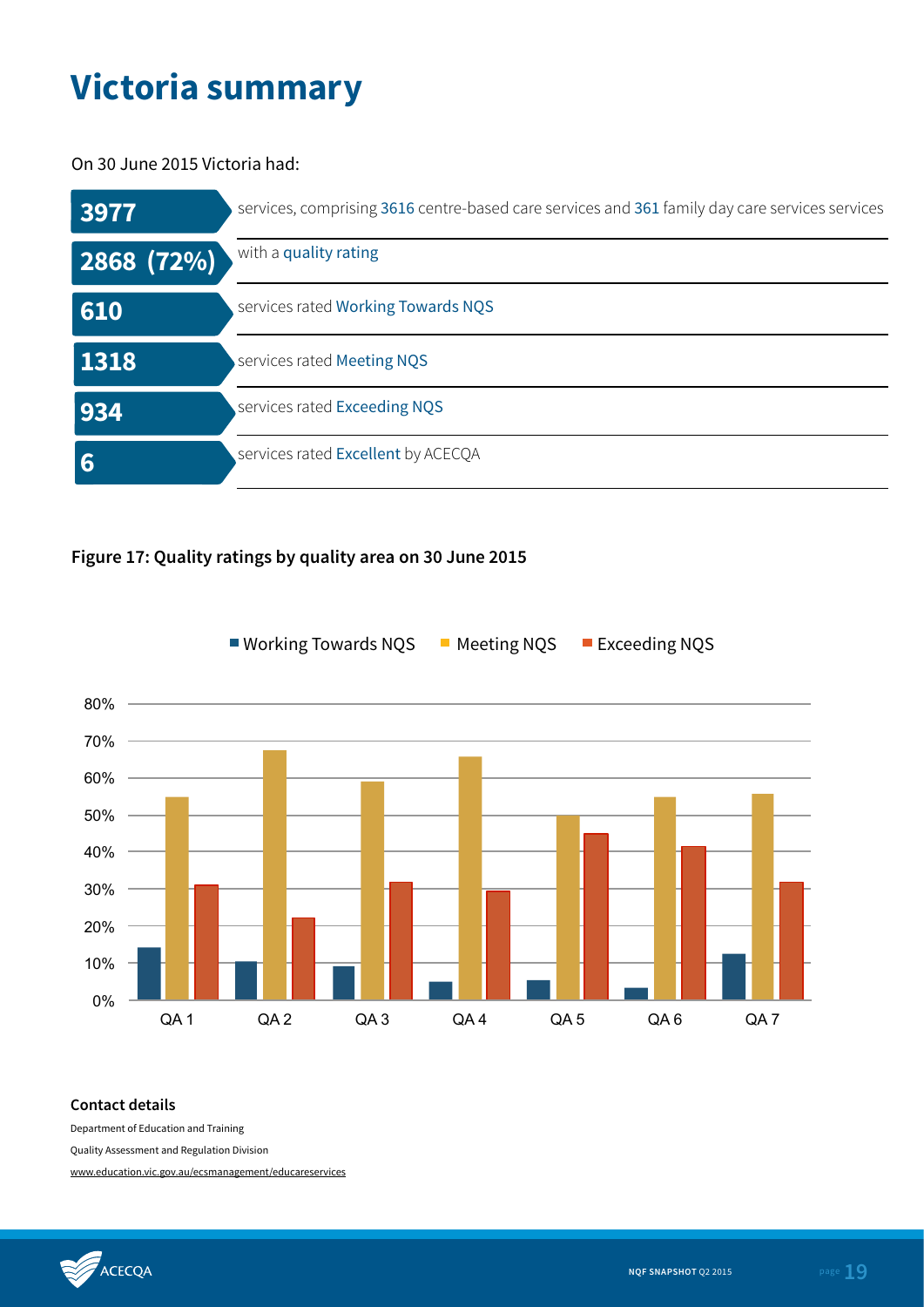# **Western Australia summary**

On 30 June 2015 Western Australia had:

| 1104     | services, comprising 1042 centre-based care services and 62 family day care services |
|----------|--------------------------------------------------------------------------------------|
| 371(34%) | services with a quality rating                                                       |
| 163      | services rated Working Towards NQS                                                   |
| 108      | services rated Meeting NQS                                                           |
| 98       | services rated Exceeding NQS                                                         |
|          | services rated Excellent by ACECQA                                                   |

### **Figure 18: Quality ratings by quality area on 30 June 2015**



■ Working Towards NQS ■ Meeting NQS ■ Exceeding NQS

### **Contact details**

Department of Local Government and Communities Education and Care Regulatory Unit

www.dlgc.wa.gov.au

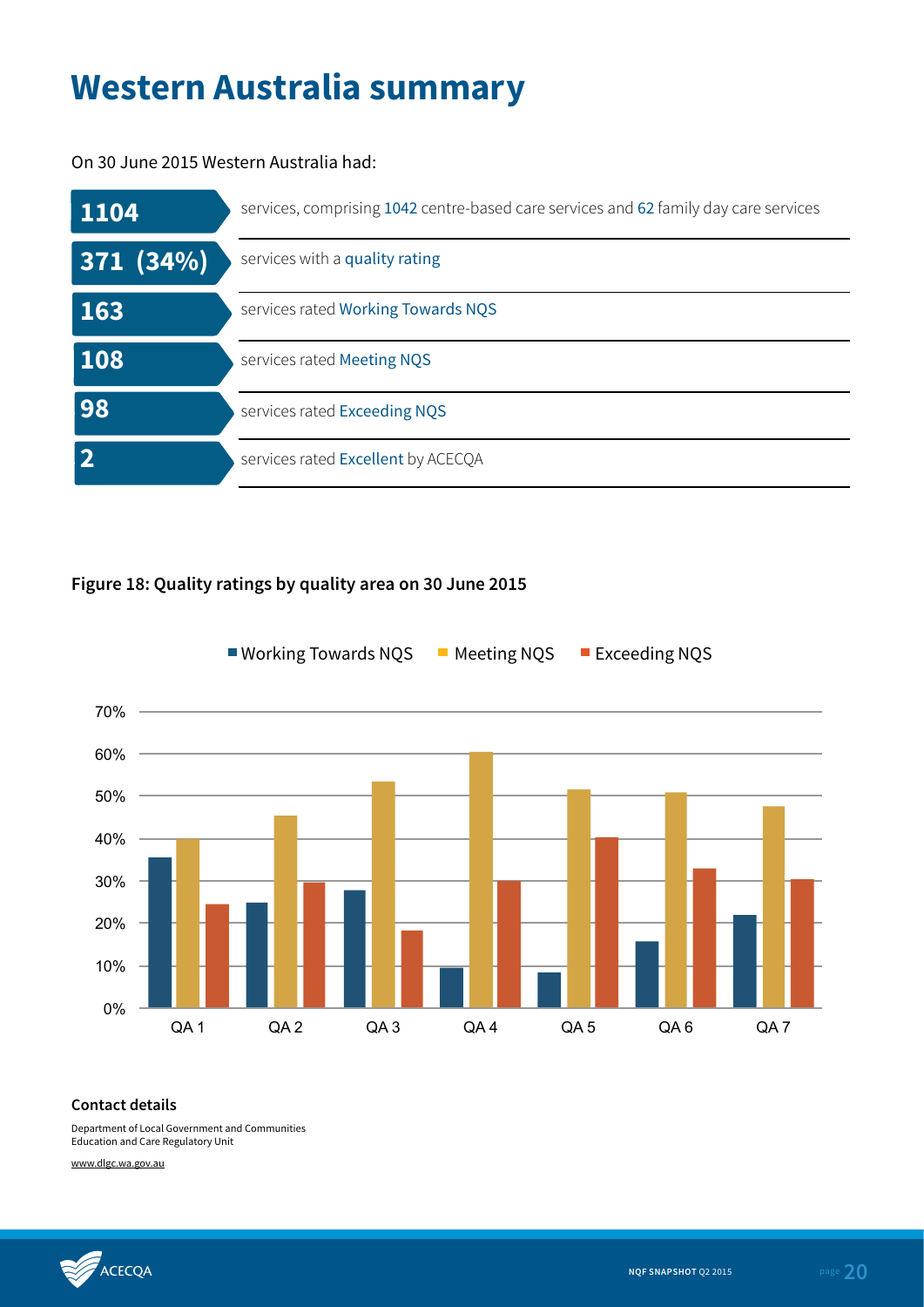

© Australian Children's Education and Care Quality Authority 2015

This work has been produced by the Australian Children's Education and Care Quality Authority (ACECQA). Apart from any use permitted under the Copyright Act 1968, no part of this publication may be reproduced by any process without written permission from ACECQA.

Comments and suggestions regarding this publication are welcomed and should be forwarded to ACECQA.

Published by ACECQA ABN 59 372 786 746 Level 15, 255 Elizabeth Street, Sydney NSW 2000 Web: www.acecqa.gov.au Email: enquiries@acecqa.gov.au Media enquiries: media@acecqa.gov.au